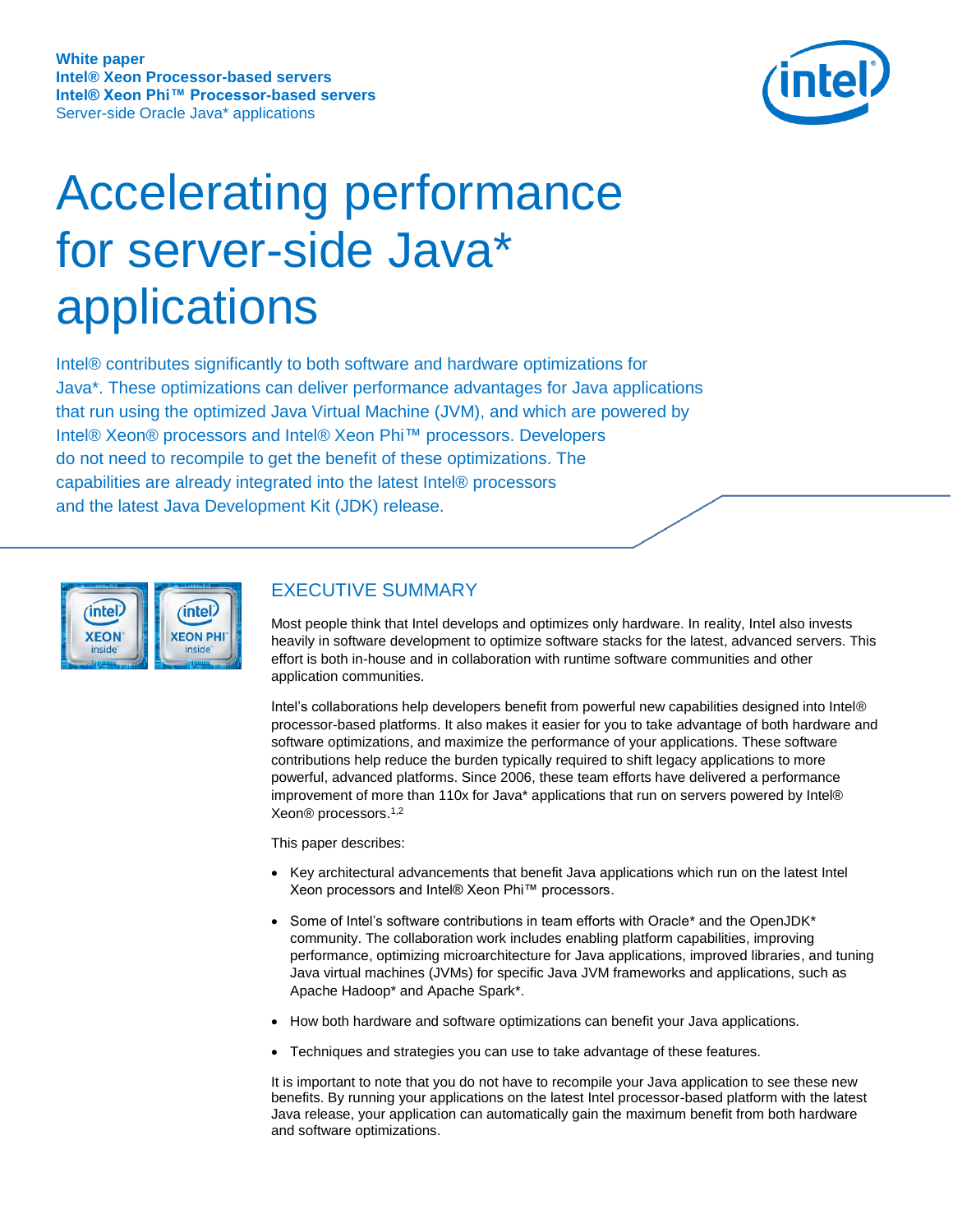#### **Intel®, Oracle\*, and the Java\* community collaborate to optimize the Java software stack**

To maximize Java performance, software engineers from both Intel® and the Java\* community work closely to optimize Java.

As Intel releases new platform features, Intel and Oracle\* collaborate to identify specific areas where the JVM can take advantage of Intel's cutting-edge architecture.

Intel and the Java community then work together to identify and implement optimizations for these platform capabilities.

This helps the JVM deliver the highest performance possible across a broad range of applications, including enterprise, Web, cloud, and Big Data applications.

## **INTEL® AND ORACLE\*: BUILDING A BETTER JAVA\* FOUNDATION**

Oracle Java\* is one of the most deployed software platforms today. According to Oracle, it is now used in over three billion devices. Today, Java powers a massive array of usages from cloud, Big Data, enterprise, and financial services applications, to games and personal productivity software.

When Java first began to impact the market, Intel immediately began collaborating with key Java virtual machine (JVM) industry vendors on optimizations. The intention was to optimize JVM performance on Intel processor-based servers, so that Java applications would see maximum performance. Since 2006, these team efforts have delivered a performance improvement of more than 110x for Java applications that run on servers powered by Intel® Xeon® processors.<sup>1,2</sup>

Over the course of 20 years, this history of software collaboration includes:

- **BEA JRockit\* JVM.** Intel began work with BEA in 2002, and continued this collaboration after Oracle acquired BEA in 2008.
- **Sun Microsystems Hotspot\* JVM.**  Intel began work with Sun Microsystems in 2007, and continued this team effort after Oracle acquired Sun in 2009.
- **Oracle.** Intel signed an Oracle Contributor Agreement in 2014, and began contributing to OpenJDK\* in 2015.
- **Oracle Hotspot\* and Oracle JRockit\*.** Intel has continued a close collaboration with Oracle on the combined Hotspot and JRockit teams.
- **OpenJDK and JVM.** Since 2015, Intel software engineers have worked not just with Oracle, but directly with the

open source OpenJDK community and Oracle JVM engineers. This effort is focused on identifying and providing specific optimizations that take advantage of the latest Intel® Architecture (IA) enhancements.

Because of Intel's ongoing collaboration with the Java community, organizations can realize significant performance gains using the latest Java release running on servers powered by the latest Intel processors.

### **New Intel® processors deliver advanced capabilities for Java**

Most developers know that, with each new generation of processors, Intel delivers powerful new technologies for new, advanced platforms. What you might not yet know is that Intel has been designing optimizations for Java applications directly into the silicon.

As with Intel's work in enhancing the JVM, these hardware optimizations are developed in collaboration with Oracle and the OpenJDK community. The work supports and enables new capabilities that include: better memory and I/O performance, larger on-die cache, noninclusive cache, non-uniform memory access, cluster nodes, and many other high performance capabilities.

For server-side Java developers, two new Intel® processor families are particularly important:

- Intel® Xeon® Scalable processor family
- Intel® Xeon Phi™ processor family

#### *Intel® Xeon® Scalable processor*

The new Intel Xeon Scalable processor provides the foundation for a powerful data center platform. This feature-rich processor family is highly versatile, and creates an evolutionary leap in both agility and scalability for data centers. It is a new level of performance for platform convergence and capabilities across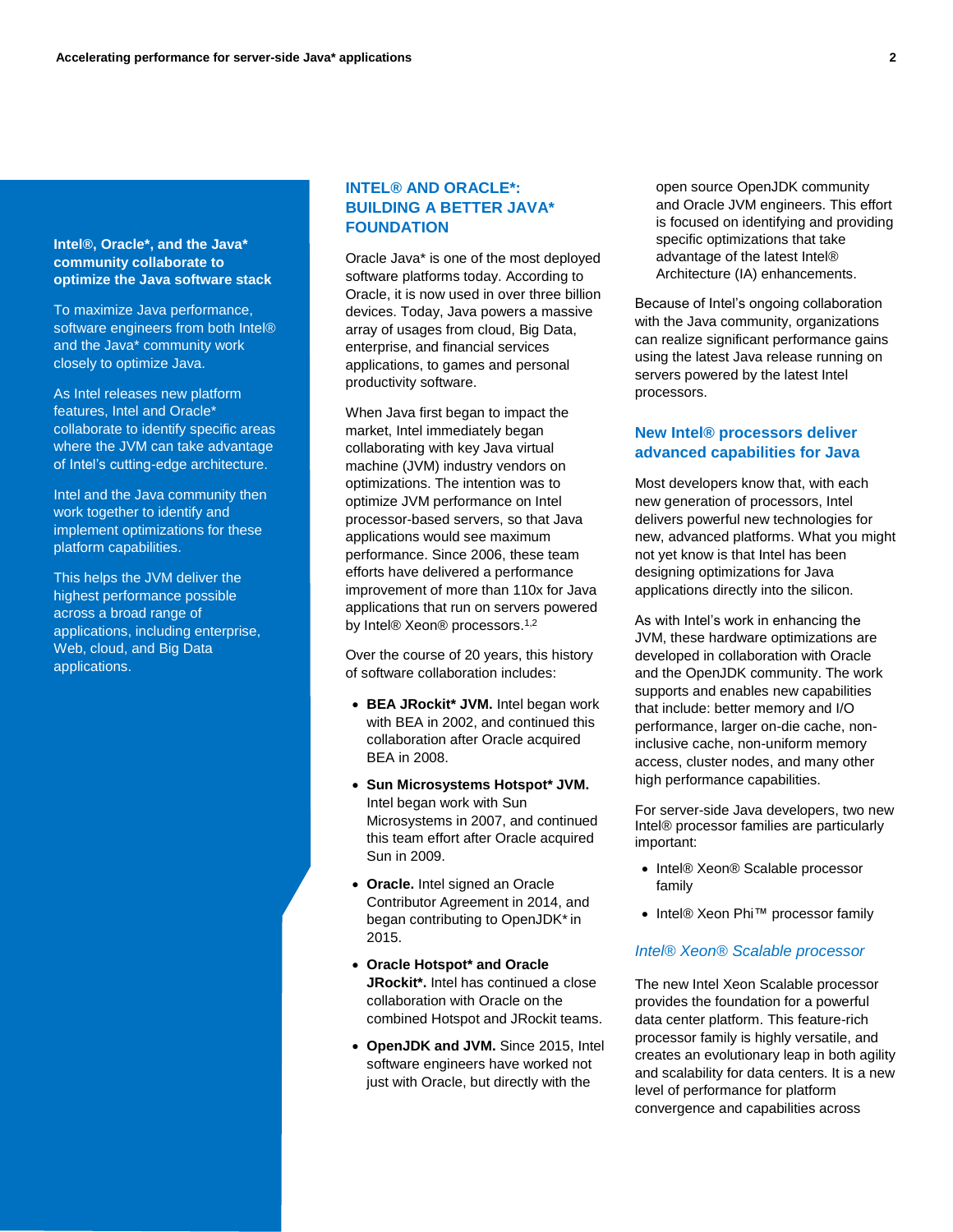compute, storage, memory, network, and security applications. Enterprises and cloud and communications service providers can now drive forward with their most ambitious digital initiatives and see the performance needed to deliver the services they want to offer.

## **Intel® Xeon Phi™ processor**

The Intel Xeon Phi processor is a bootable host processor that delivers massive parallelism and vectorization. It is designed to support the most demanding high performance computing (HPC) applications. The Intel Xeon Phi processor integrates several Intel "firsts:"

- First processor that delivers the performance of an accelerator with the benefits of a standard host CPU
- First processor to integrate high bandwidth memory and fabric technology

The Intel Xeon Phi delivers the demanding performance needed for highly parallel workloads, high performance modeling and simulation, visualization, and data analytics.

## **Intel and Oracle continue to enhance the Java software stack**

Intel's collaborations with the Java community to optimize the Java software stack includes support and enabling of many aspects of application development. For example, Intel's collaborations include work to enable platform capabilities in the JVM, improve JVM performance, optimize Intel Architecture for Java applications, provide improved libraries as part of the Java Development Kit (JDK), and tune JVMs for specific Java frameworks and applications.

# *Optimized Java sees powerful gains when running on new Intel® Architecture*

Intel's collaboration work makes it easier for you to take advantage of cutting-edge Intel Architecture just by using the latest

Java release. For example, Intel, Oracle, and the Java community collaborated to develop many new JDK 9 enhancements. These include: extended just-in-time (JIT) auto-vectorization, optimized java.lang.Math methods to improve HPC, accelerated encryption, and other demanding applications.

In addition, Intel has worked closely with Oracle and OpenJDK to optimize Java for today's demanding applications and frameworks:

- **Big Data applications.** For Big Data, Intel collaborated with the Java community to optimize the JVM for analytics, predictive modeling, genomic research, and other Big Data applications. This teamwork includes optimizations for Apache Hadoop, Apache Spark, Apache HBase,\* and Apache Cassandra.\*
- **Machine learning frameworks.** Intel is also working with the Java community to optimize the JVM for machine learning frameworks. These frameworks include Apache SparkML\* and Apache H20\*.

The new JVM 9 optimizations can make it easier for you to port and develop applications that take advantage of new hardware capabilities and the performance they can deliver.

## *No need to recompile*

It is important to note that you do not have to recompile your Java application to see the benefits of the hardware and software optimizations. Intel has integrated the hardware optimizations directly into the latest Intel Xeon processors. By running your applications on the latest Intel processor-based platform with the latest JDK release, you can automatically gain the benefits of Java-optimized hardware and the optimized software stack.

*"Intel® and Oracle® have been partnering closely with the OpenJDK\* community to deliver the highest performance with a lower footprint and scalable heap for the upcoming JDK 9 on the latest Intel platforms as the Intel(r) Xeon(r) Platinum 8100 processor. JDK 9 overall optimizations will significantly enhance Big Data, Cloud, Microservices, HPC and FSI applications with enhanced vectorization support, AVX-512 code generation and intrinsic methods, optimized math libraries, cryptography, checksum, compression acceleration and compact strings."*

> *— Bernard Traversat Vice President of Development Java SE Platform Oracle*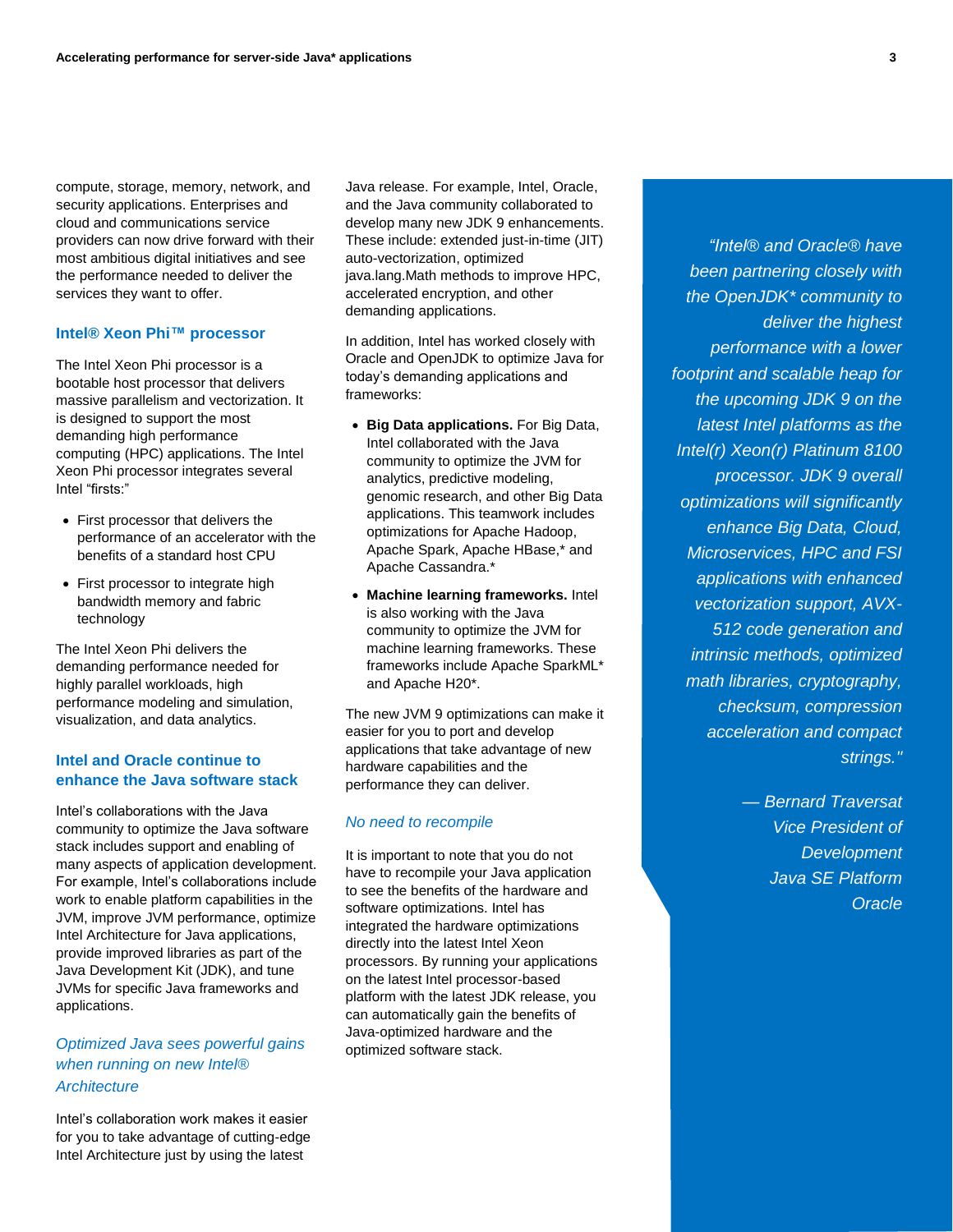## *Older versions of JDK can still see increased benefits*

To get the best performance from your Java applications, you should run the latest version of Java on the latest Intel processor-based platform. However, even older Java versions typically perform better simply by running on newer Intel platforms.

## **Performance gains: Intel and Oracle continue to enhance Java performance**

Since 2006, the team efforts of Intel and the Java community have delivered a performance improvement of more than 110x for Java applications that run on servers powered by Intel Xeon processors. 1,2

For example:

- **Performance gain: 32.34x.**<sup>1</sup> From 2006 to 2013, the collaboration of Intel and the Java community produced benchmark scores with significant performance gains of over 30x, as shown in Figure 1.<sup>1</sup>
- **Performance gain: 3.42x.**<sup>2</sup> From 2015 to 2017, the collaboration of Intel and the Java community developed optimizations that produced benchmark scores with performance gains of 3.4x, as shown in Figure 2.<sup>2</sup>
- **Performance gain: 3.96x.**<sup>3</sup> In the last four years, five generations of Intel Xeon processors have produced benchmark scores with a combined 4x performance improvement for enterprise applications alone.<sup>3</sup>

The next several graphs show performance data for various Intel processor generations and Java releases.

## **PROCESSOR FEATURES THAT BENEFIT JAVA PERFORMANCE**

Intel continues to drive the evolution of the Intel Xeon processor E7, E5, E3 families, as well as the new Intel Xeon Scalable processor and Intel Xeon Phi families. These processors now deliver even more cores, higher performance, larger cache, improved energy efficiency, and other new, advanced capabilities. Because these capabilities are built into the silicon, your server-side Java applications can see significant performance gains simply by running on the latest Intel processor-based platform.



*Figure 1. Performance gains from 2006 through 2013, across 7 generations of combined Intel® processors and Java\* Development Kit software. The Standard Performance Evaluation Corporation SPECjbb2005\* benchmark used for these tests measures business operations per second (SPECjbb2005 bops).1*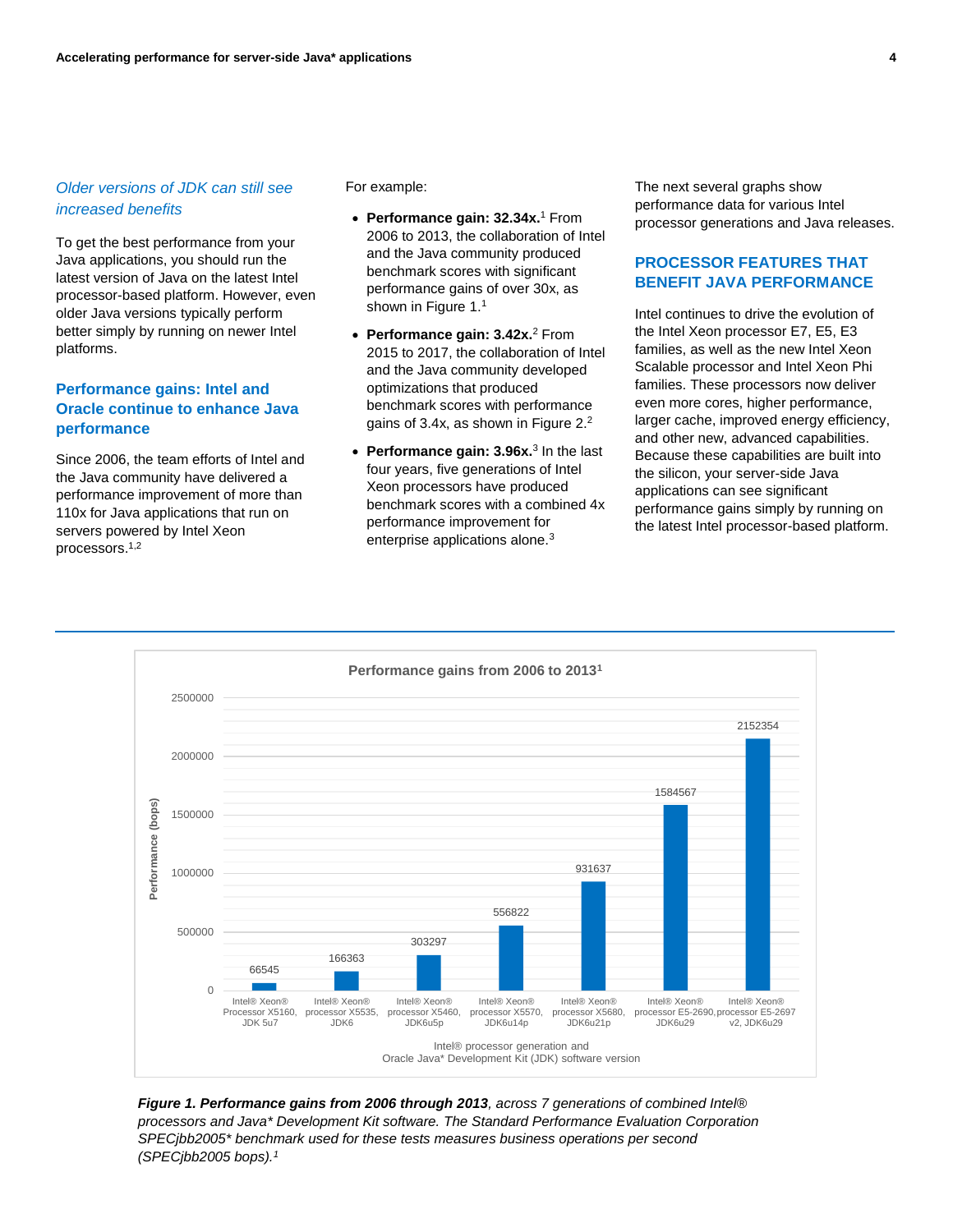

*Figure 2. Performance gains from 2015 through 2017, across 4 generations of combined Intel® hardware and Java\* Development Kit software. The Standard Performance Evaluation Corporation SPECjbb2015\* benchmark used for these tests measures performance by maximum operations per second (SPECjbb2015-MultiJVM max-jOPS).<sup>2</sup>*



*Figure 3. Performance gains from 2011 to 2015, across 5 generations of Intel® processors and Oracle WebLogic Server\* software. The Standard Performance Evaluation Corporation SPECjEnterprise2010\* benchmark used for these tests uses enterprise jAppServer operations per second (EjOPS) as the performance metric.<sup>3</sup>*

This discussion describes just some of the capabilities from which your Java applications can benefit.

## **New memory technologies**

#### *Better memory and I/O performance*

Intel Xeon processors — including the new Intel Xeon Scalable processor family and the Intel Xeon Phi family — deliver increased memory and I/O performance for Java applications.

Intel Xeon processors include Intel® QuickPath Interconnect Technology (Intel® QPI) and integrated memory controllers. These technologies deliver faster core-to-core and core-to-memory communications.

Today's Intel Xeon processors also include larger shared, on-die cache than previous generations. That keeps more data closer to the processor cores for fast access. The shared cache architecture, along with improved cache coherency algorithms, helps to reduce cache misses. The new Intel Xeon Scalable processor family supports non-inclusive cache and Intel® Ultra Path Interconnect (Intel® UPI). Both the Intel Xeon Scalable processor family and the Intel Xeon Phi family x200 support up to 6 channels of memory per socket. This increases the memory bandwidth and capacity available to applications. To realize maximum throughput of that capacity, these processor families also include a new high bandwidth mesh interconnect architecture to connect all cores and memory.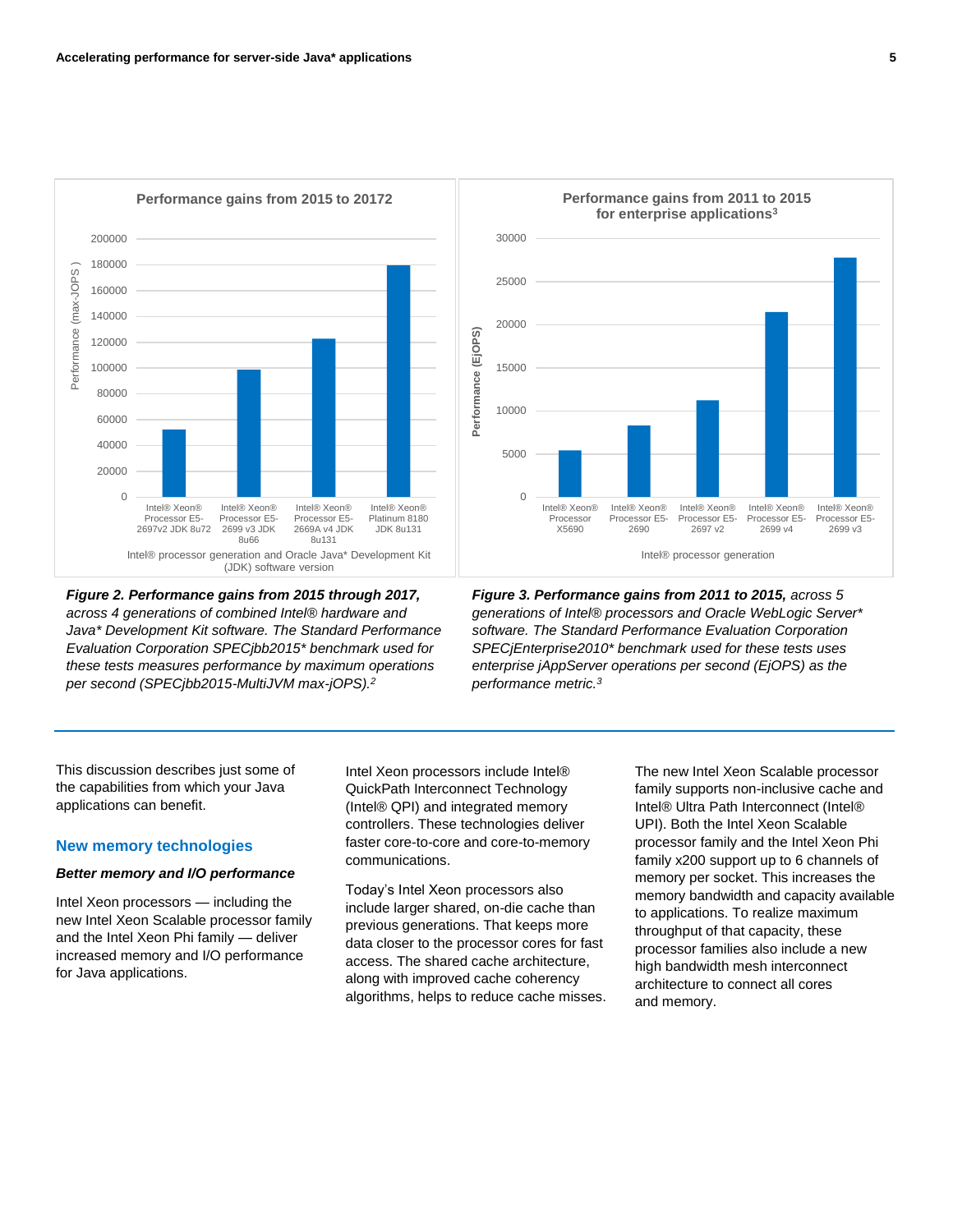#### **Powerful NUMA and MCDRAM capabilities for Java\* applications**

NUMA (non-uniform memory access) is a shared memory architecture, while multi-channel DRAM (MCDRAM) provides integrated, on-package, high bandwidth memory.

The combination of NUMA and MCDRAM can significantly improve data flow to and from the processor cores. This helps the processing cores spend less time waiting for data and more time actively processing it. NUMA and high bandwidth MCDRAM are particularly important for delivering breakthrough performance for memory-bound Java workloads.

The two memory technologies also help accelerate garbage collection (GC) processes. Such processes are used to free up memory space in Java applications by eliminating software objects that are no longer needed. Many Java applications are GC-intensive, so speeding up these processes can substantially improve overall performance.

## **Non-uniform memory access (NUMA) and cluster modes**

#### *Lower latency and higher local memory bandwidth*

NUMA, or non-uniform memory access, is a shared memory architecture. In this architecture, each processor that makes a set of CPUs has a local memory and a last-level cache (LLC) slice associated with it. Any processor in the system can access all memory on the system, although remote access is slower.

- **NUMA.** Intel Xeon processors from the Intel Xeon Scalable processor 8180 onwards support NUMA.
- **Two NUMA nodes.** Intel Xeon Processor Families E5/E7 v3 and v4 support cluster-on-die capabilities, where each processor supports two NUMA nodes.
- **Sub-NUMA clustering.** Intel Xeon Phi family x200 and Intel Xeon Scalable processor families support sub-NUMA clustering.

The sub-NUMA clustering and cluster-ondie modes have the lowest local memory latencies and highest local memory bandwidth. In these modes, each cluster is exposed as a separate NUMA domain to the operating system. NUMA-optimized software will gain the most benefit from these memory access and clustering capabilities.

To benefit from NUMA, a Java application made of multiple JVMs can bind a JVM to a NUMA node. For Java applications that run across nodes, you can see additional performance benefits by enabling the NUMA optimization options of the JVM.

### **Higher bandwidth memory**

#### *Improves data flow and garbage collection*

The Intel Xeon Phi processor family x200 includes up to 16 GB of integrated, onpackage, high bandwidth multi-channel DRAM (MCDRAM) memory. This provides up to 490 GB/s of sustained memory bandwidth.

You can configure MCDRAM in any of these ways:

- Third-level cache (cache mode)
- Distinct NUMA node (flat memory)
- Part cache and part memory (hybrid mode).

MCDRAM works with NUMA to improve data flow to and from the processor cores, and accelerate garbage collection.

## **Intel® Hyper-Threading Technology<sup>4</sup>**

#### *Increases processor utilization and throughput*

Newer Intel processor cores include Intel® Hyper-Threading Technology (Intel® HT Technology). These processor cores can simultaneously execute multiple hardware threads.<sup>4</sup> While one thread is waiting for data or instructions, the other can remain active to further increase processor utilization and overall throughput. This allows the processor to simultaneously run demanding applications and still maintain system responsiveness.

Intel Xeon processors can simultaneously process multiple hardware threads to improve performance for Java applications:

- Intel Xeon family processor cores: 2 hardware threads.
- Intel® Xeon® Scalable processor cores: 2 hardware threads
- Intel Xeon Phi x200 family processor cores: 4 hardware threads.

Except for a few niche workloads, Intel software engineers have observed that Intel HT Technology typically improves performance by 5 percent to 35 percent for threaded Java applications.<sup>5</sup>

Intel HT Technology also helps servers support more users per server even in peak loads. At the same time, the technology provides balanced performance across the consolidated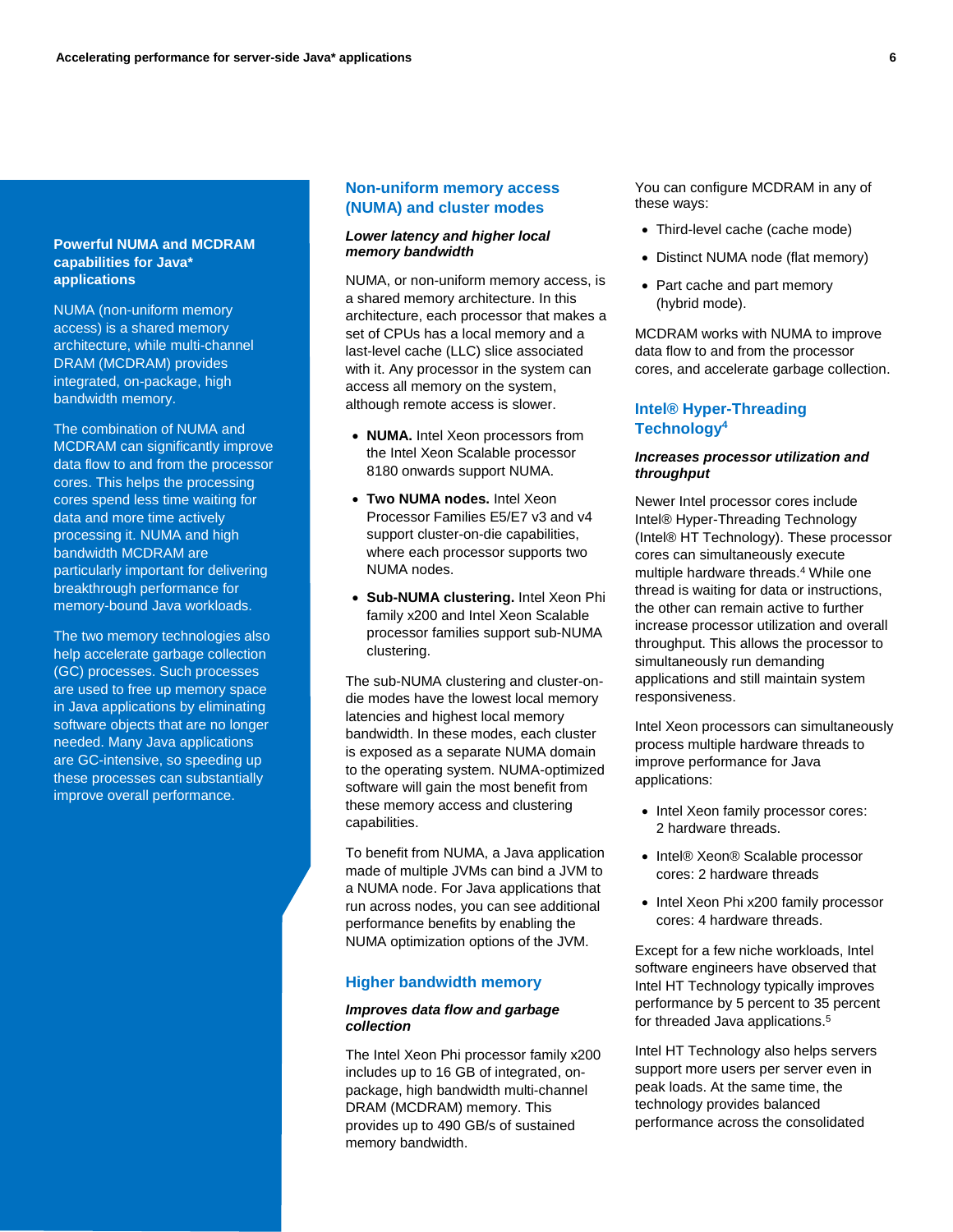workloads. Intel HT Technology helps keep your systems efficient, while providing headroom for future business growth and capabilities for new Java solutions.

### **Intel® Turbo Boost Technology**

#### *Boosts performance of cores at peak workloads*

With Intel® Turbo Boost Technology, Intel Xeon processors and Intel Xeon Phi processors can automatically operate cores above their rated frequency during heavy workloads.<sup>6</sup> This enables the processor to respond intelligently to demands and deliver maximum performance when needed.

Intel Turbo Boost Technology automatically and dynamically applies a frequency boost to each core, so performance can be tailored to match specific workloads. In particular, Intel Turbo Boost Technology can automatically improve overall throughput for demanding Java applications. It can also automatically improve response times for time-sensitive Java applications.

If you're working on newer Intel hardware, you do not need to incorporate additional optimizations in order to take advantage of Intel Turbo Boost Technology. The technology and its Java-oriented optimizations are already fully integrated into newer Intel® processors.

## **Intel® Intelligent Power Technology**

#### *Automatically performs fine-grained, policy-based energy efficiency*

As with Intel Turbo Boost, Intel® Intelligent Power Technology (Intel® IPT) is designed directly into Intel Xeon processors. This technology enables automatic, fine-grained, policy-based control of server energy states. With this powerful technology the processor can automatically optimize performance and power consumption across all workloads. Intel IPT allows the operating system to put both processor power and memory into the lowest available energy states needed to support current workloads without compromising performance. A processor with this technology can independently manage power consumption for individual cores. This includes putting one or more cores into low-power idle states as needed. With Intel IPT, you can reduce power consumption, while also reducing server idle power by up to 50 percent.<sup>7</sup>

Most Java applications have a range of power utilization patterns in production environments. The Intel IPT capabilities can be configured in BIOS, so you can choose the best balance of power versus performance for your specific application. When the processor automatically and dynamically tailors power consumption to the workload, you can often see significant power savings, with little or no impact on performance or response times.

## **Accelerated floating-point operations**

#### *Speeds up execution of math functions*

Java is used in a large number of mathintensive applications, including the management and analysis of Big Data. But, with the increasing width of Single Instruction Multiple Data (SIMD) and the richness of instructions not directly accessible to the Java programmer, Java has seen limited use where advanced floating-point intensive operations are common. This includes areas such as high-performance computing and media processing. These areas can now benefit from the JVM's support for Intel® Advanced Vector Extensions (Intel® AVX and Intel® AVX2).

### **Accelerated floating-point operations speed up mathintensive applications**

Intel® Advanced Vector Extensions 512 (Intel® AVX-512) was introduced into the latest Intel processors. This technology improves the performance of floating-point operations, accelerate character encoding, and provides other benefits for Java\* applications. Intel AVX and Intel AVX2 are built into Intel processors:

- **Intel® Xeon Phi™ processor.** Intel® AVX-512 was originally introduced with the Intel Xeon Phi processor family x200 product line. There are certain Intel AVX-512 instruction groups (AVX512F AVX512CD) that extend the vector width to 512 and are common to the Intel Xeon Phi processor product line, as well as the new Intel Xeon processor Scalable family.
- **Intel® Xeon® Scalable processor family.** The new Intel Xeon Scalable processor family introduces new Intel AVX-512 instruction groups (AVX512BW and AVX512DQ) as well as a new capability (AVX512VL) to expand the benefits of the technology. The AVX512DQ instruction group is focused on new additions for benefiting HPC workloads. This includes workloads such as oil and gas, seismic modeling, financial services industry, molecular dynamics, ray tracing, double-precision matrix multiplication, fast Fourier transform and convolutions, and RSA cryptography.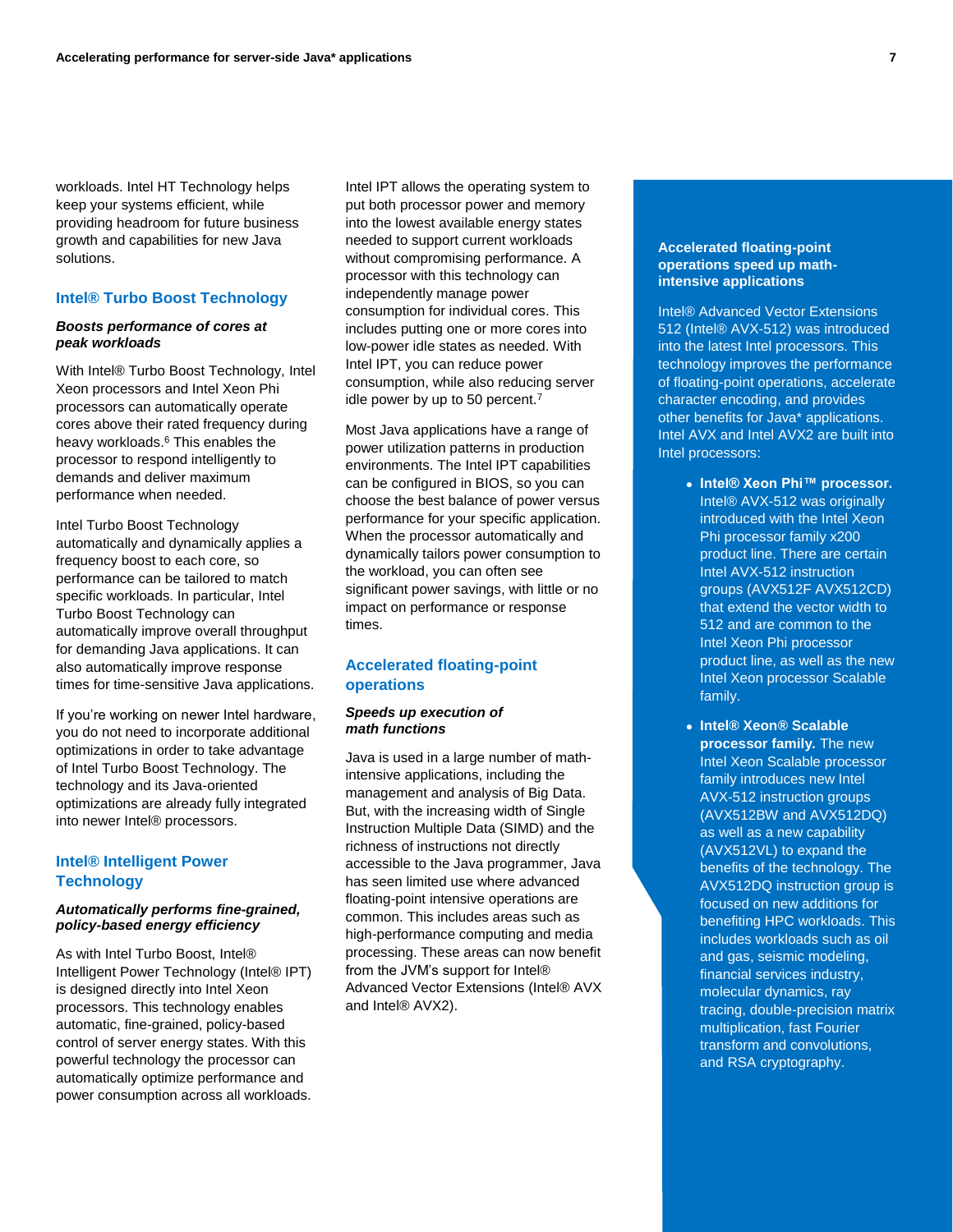Intel AVX expands Intel® Streaming SIMD Extensions (SSE) instructions. For example, with Intel AVX, wider vectors improve floating-point operation performance. Intel AVX2 provides wider vectors for integer arithmetic operations.

Optimizations for Intel AVX/AVX2 also further accelerate character encoding, string and array operations, and other mathematical functions in Java. For example, one optimization uses Intel AVX/AVX2 to increase character encoding to 16 or 32 characters at a time, instead of character by character. This improves the performance of applications that use international string encoding.

For example, the Strings optimization allows JIT compiled code to execute up to twice the operations per iteration as unoptimized Java applications.

## **New Intel bit-manipulation instructions**

#### *Improves performance of bit manipulation sequences*

Intel advanced bit manipulation instructions (BMI1) have been introduced in the Intel Xeon E3/E5/E7 v3 family. These instructions are useful for compressed database, hashing, large number arithmetic, cryptography, and a variety of general purpose codes.

The BMI1 optimization for the JVM allows the Just-in-time (JIT) compiler from JDK 8 update 20 onwards to recognize the Java pattern for these instructions. This optimization then automatically generates intrinsic functions for those instructions when possible. For Java applications, the BMI1 optimization improves the overall performance of bit manipulation code sequences.

#### **Accelerated encryption is integrated into Intel® processors**

Intel® Advanced Encryption Standard-New Instructions (Intel® AES-NI) was first introduced in the Intel® Xeon® processor x5680. Intel AES-NI is available in all newer Intel® processors:

- Intel® Xeon® E5/E5v2/E5v3/E5v4
- Intel® Xeon® Scalable processor
- Intel® Xeon Phi™ processor family x200

Both Java Development Kit<sup>\*</sup> 9 (JDK 9) and JDK 8 have been optimized for accelerated encryption via Intel AES-NI.

## **Intel floating-point multiply accumulate**

#### *Increase peak flops and improve precision of transcendental math*

Floating-point multiply accumulate (FMA) instructions have been supported in Intel architecture since the Xeon E3/E5/E7 v3 family processors. These instructions significantly increase peak floating point operations (flops). They also provide improved precision that increases the performance of transcendental mathematics.

The instructions are broadly usable in high performance computing, professional quality imaging, and face detection.

Before the introduction of JDK 9, Java users could not benefit from FMA instructions. With JDK 9 comes the integration of Math.fma() as part of Java runtime environment, or JRE. The JVM now generates underlying FMA instructions automatically, via a new API. This FMA optimization can increase the performance of HPC, artificial intelligence, and machine-learning applications.

### **Accelerated encryption**

#### *Enables wider use of encryption and decryption without a performance penalty*

Banking, healthcare, and other institutions often deploy Java applications that protect sensitive data during transit. However, software-based encryption is compute-intensive. Because of this, some organizations have not implemented secure, in-house data transit. These businesses often assume they cannot afford the performance degradation typically seen with such security applications and methodologies.

Intel has taken a two-pronged approach to solve that problem. First, Intel introduced Intel® Advanced Encryption Standard-New Instructions (Intel® AES-NI) in the Intel® Xeon® processor x5680. The instructions are now built into all newer Intel Xeon processors. This enables on-chip encryption and decryption in these processors, and accelerates these operations as much as 4x. 8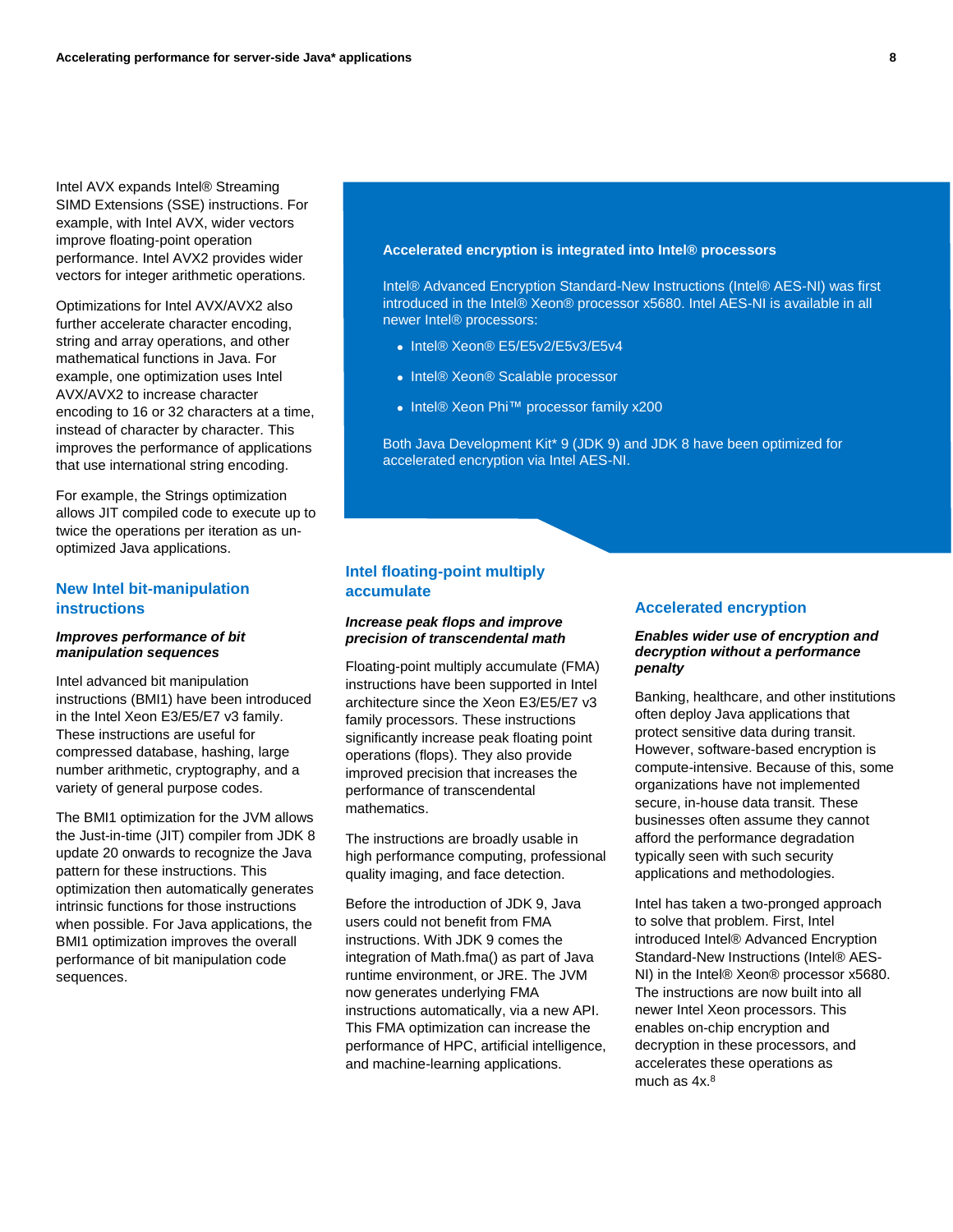Second, Intel worked closely with the Java community to optimize the JVM for encryption and decryption. This work included optimizing the Java cryptography architecture (JCA) to define a provider framework. A default provider is defined, as well as several cryptography stubs. Along with the hardware-enhanced Intel AES-NI, these optimizations enable a much wider use of data encryption and decryption without a performance penalty.

By taking advantage of Intel AES-NI, Java applications can now benefit from much faster encryption and decryption. In turn, this will help motivate more businesses to secure data more fully in-house, not just off-premises.

## **PCLMULQDQ**

#### *Improves network and file system performance*

With the explosion of high-speed networking, 10 gigabit/second Ethernet (10GbE) networks are becoming commonplace. Along with that growth has come a dramatic increase in storage demands over the past 10 years.

One of the challenges this created for Java developers is dealing with the generation of residue from cyclic redundancy checks (CRC). For example, in file systems like the Apache Hadoop Distributed File System (HDFS)\*, the processor must generate a CRC32 checksum at network speeds for every 512 bytes of data.

To help resolve this problem, Intel integrated a new PCLMULQDQ instruction into Intel processors. The PCLMULQDQ instruction performs carryless multiplication of two 64-bit operands. In Intel processors, the instruction accelerates CRC computations for HDFR and similar file systems. This increases file checksum performance, as well as compression/decompression checksum performance. It then speeds up management of residue from CRCs. With these improvements, the new instruction increases the performance of both network and file systems overall.

Intel continues to improve the performance of PCLMULQDQ with every generation of processors. Intel also works with the Java community to enable both JVM 8 and JVM 9 to use this instruction. Depending on how often your application uses CRCs, taking advantage of the PCLMULQDQ instruction in Java applications can significantly improve Java performance for Big Data and other environments.

For example, Intel collaborated with the Java community to develop a new CRC generation algorithm for JVM 8. More recently, Intel worked with the Java community to implement a new optimization to support CRC32C in JVM 9. (JVM 8 uses CRC32.) This optimization is a new CRC32C method that further increases the performances of checksum calculations for big data and other applications.

## **Intel® Transactional Synchronization Extensions**

#### *Enables fine-grain lock performance with coarse-grain locks*

Intel® Transactional Synchronization Extensions (Intel® TSX) is made of restricted transactional memory (RTM). This type of memory supports a set of instructions you can use to specify a critical section of code. The RTM hardware then executes the specified critical sections (also referred to as

transactional regions) transactionally. For Java applications, the TSX optimization provides the benefit of fine-grain lock performance with coarse-grain locks.

Here's how Intel TSX works, depending on the success or failure of the transactional execution:

- **Transactional execution completes successfully.** The hardware ensures that all memory operations performed within the transactional region will appear to have occurred instantaneously, when viewed from other logical processors. This process is called an atomic commit.
- **Transactional execution is unsuccessful.** The processor cannot commit the updates atomically. In this case, the processor aborts the transaction and discards all updates performed in the region. The processor then restores the architectural state so that it appears as if the optimistic execution never occurred. Finally, the processor resumes execution non-transactionally at the user-specified abort handler. Depending on the software abort handler in place, the transaction may be retried or the lock may be explicitly acquired to ensure forward progress.

Intel TSX is supported on Intel Xeon platform E7 v3 and E5 v4 onwards. The JVM supports TSX from JDK 8 update 20 onwards. You can enable TSX for your Java applications using JVM command line options.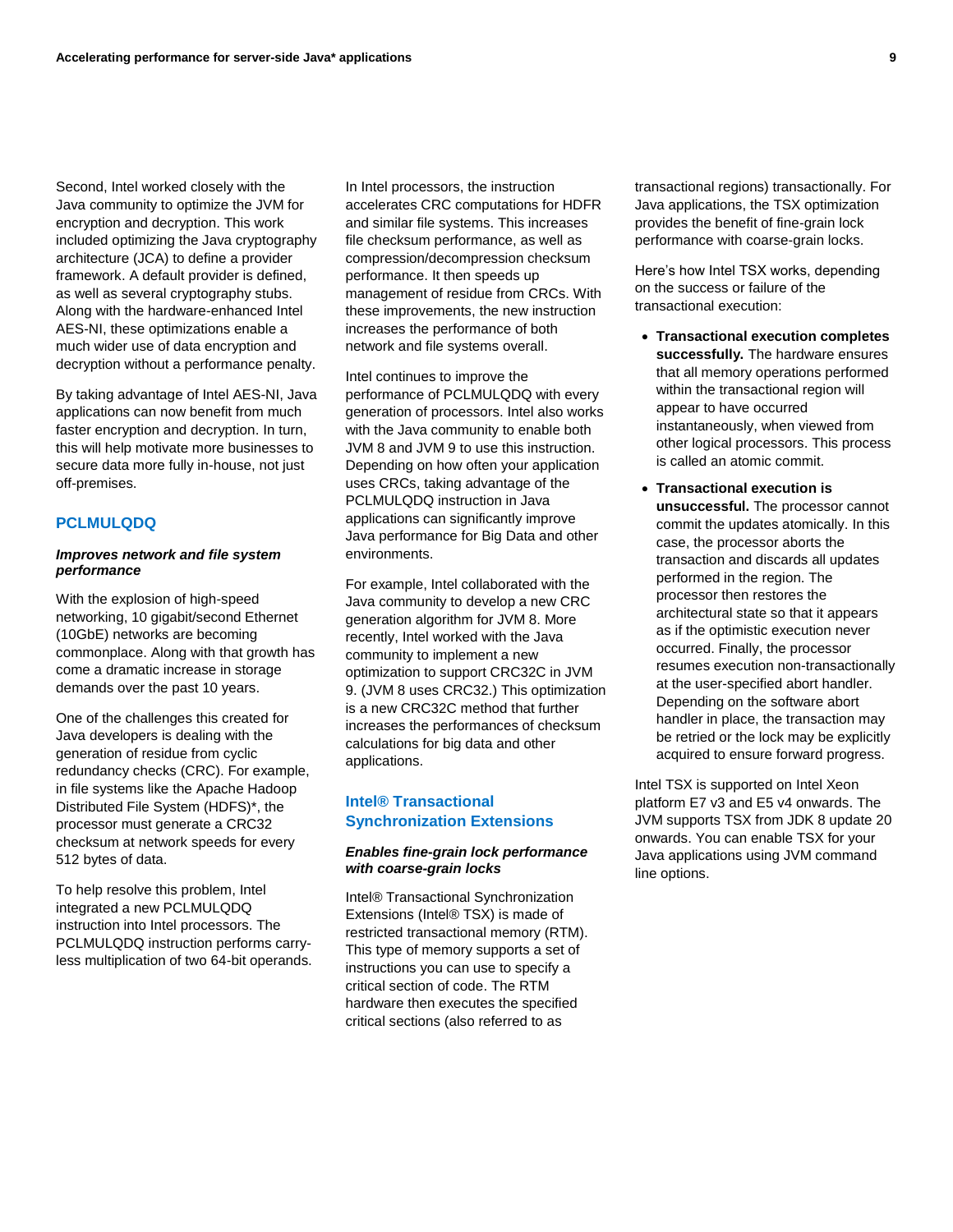#### **Intel® QuickAssist Technology**

#### *Accelerates and compresses cryptographic workloads*

Intel® QuickAssist Technology (Intel® QAT) accelerates and compresses cryptographic workloads. Intel QAT does this by offloading data to hardware that is capable of optimizing cryptographic functions. With Intel QAT, you can more easily integrate built-in cryptographic accelerators into your network, storage, and security applications.

In the case of the Intel Xeon processor Scalable family, Intel QAT is integrated into the hardware of the Intel® C620 series chipset. Here, Intel QAT offers outstanding capabilities that include 100 Gbs encryption, 100 Gbs compression, 100 kops RSA, and 2k decryption.

The optimization that accelerating and compressing cryptographic Java-based workloads enables wide use of encrypted data in transit.

#### **Intel® Omni-Path Architecture**

## *Delivers scalable performance for HPC workloads*

Intel® Omni-Path Architecture (Intel® OPA) is an element of Intel® Scalable System Framework. It delivers the performance for tomorrow's HPC workloads, with the ability to scale to tens of thousands of nodes—and eventually more. The Intel OPA 100 Series product line is an end-to-end solution of PCIe\* adapters, silicon, switches, cables, and management software.

As the successor to Intel® True Scale Fabric, this optimized HPC fabric is built upon a combination of enhanced intellectual property and Intel® technology. Both the Intel Xeon processor Scalable family and the Intel Xeon Phi processor family x200 support Intel OPA in one of these forms:

- Intel® Omni-Path Host Fabric Interface 100 Series add-in card
- Specific processor model line (SKL-F, KNL-F) within the processor family that has a host fabric interface integrated into the processor

The architecture is able to provide up to 100 Gb/s per processor socket.

## **OPTIMIZING THE JVM TO MAXIMIZE PERFORMANCE GAINS**

Every major transition in processor architecture and platform capability requires that JVM developers rethink their performance and optimization techniques. This lets you maximize the performance gains delivered by the new generation of servers.

Enhancements in Intel Xeon processors and Intel® Xeon Phi processors have created many opportunities for Intel software engineers and their counterparts at leading JVM companies to tune and optimize code. These optimizations can help shorten your own development time and make your Java code more efficient.

Tables 1, 2, and 3 (next several pages) summarize some of the key optimizations developed by Intel and the Java community to boost the performance of your Java applications.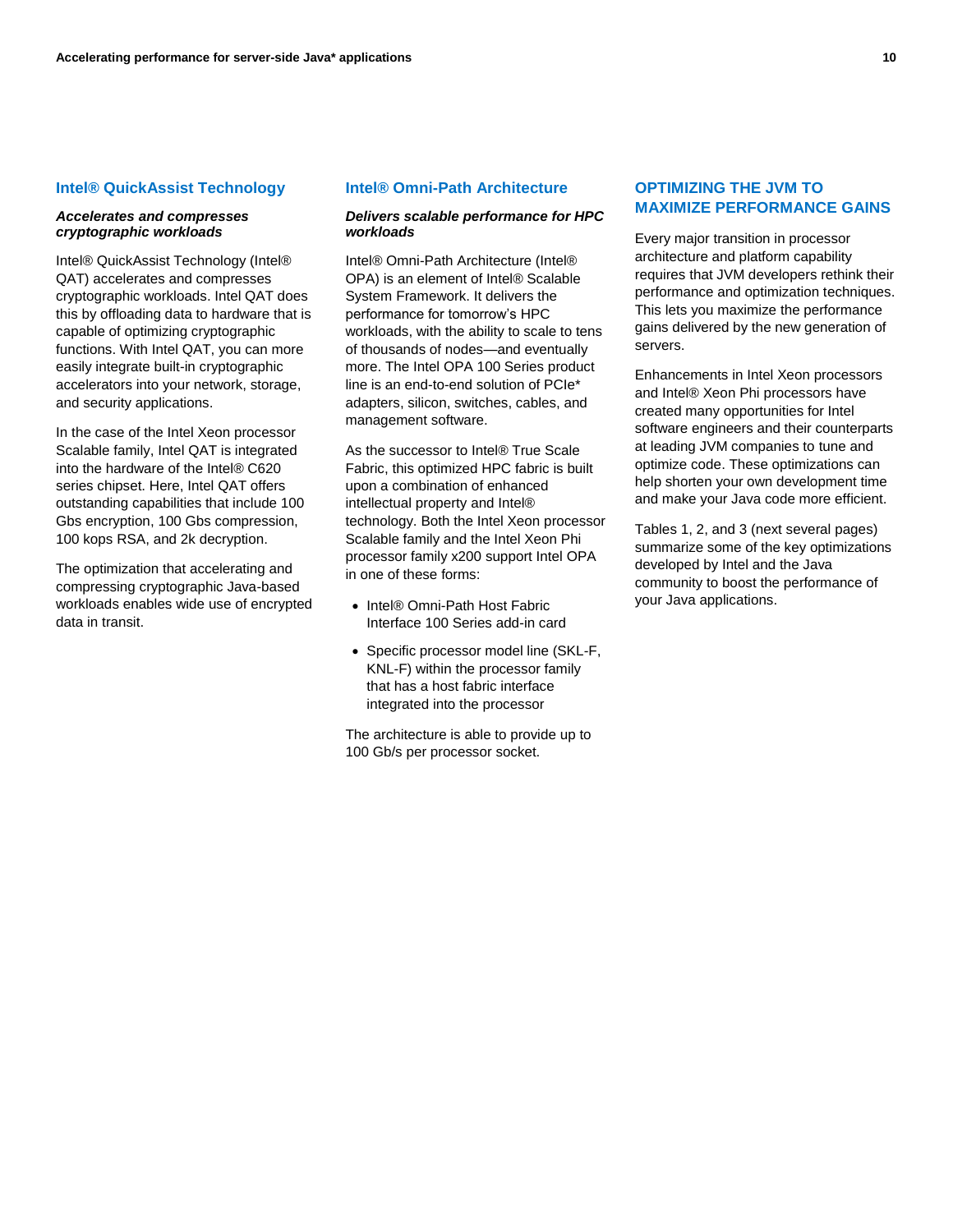| <b>JDK 9 optimizations</b>                  | <b>Description</b>                                                                                                                                                                                                                                                                                                                                                      | <b>Performance benefit</b>                                                                                                                                                                                                                                                                                                             |
|---------------------------------------------|-------------------------------------------------------------------------------------------------------------------------------------------------------------------------------------------------------------------------------------------------------------------------------------------------------------------------------------------------------------------------|----------------------------------------------------------------------------------------------------------------------------------------------------------------------------------------------------------------------------------------------------------------------------------------------------------------------------------------|
| Intel AVX512                                | Just-in-time (JIT) compiler auto-vectorization is extended<br>to 512 bit in order to generate AVX-512 code. Tail<br>processing is also improved and the reduction operation<br>is supported in a vector loop. The array and string<br>intrinsic methods are enhanced to use AVX-512 bit<br>instructions.                                                                | When the Java* virtual machine (JVM) is invoked<br>with the -XX:+UseAVX=3 option, this optimization<br>improves the performance of floating-point and<br>integer operations, as well as operations that<br>contain array and string manipulation.                                                                                      |
| <b>Math Libraries</b>                       | Optimized trigonometric and transcendental<br>java.lang.Math methods include: exp, pow, log, log10,<br>sin, cos and tan.                                                                                                                                                                                                                                                | Improves the performance of applications for Big<br>Data, machine learning, financial option pricing,<br>and high performance computing (HPC).                                                                                                                                                                                         |
| <b>Compact Strings</b>                      | The compact strings optimization uses byte array<br>instead of char array to store characters with an<br>encoding byte field. It changes the internal<br>representation of String class, while preserving<br>compatibility. The characters of String are encoded as<br>either UTF-16 (two bytes per character) or ISO-8859-<br>1/Latin-1 (one byte per character).      | Improves space efficiency of the String class and<br>related classes. String methods are highly<br>optimized using Single Instruction Multiple Data<br>(SIMD) instructions where possible. This<br>optimization allows JIT compiled code to perform<br>up to twice the operations per iteration as un-<br>optimized Java applications. |
| Cryptography acceleration                   | Java cryptography architecture (JCA) defines a provider<br>framework, with Oracle SunJCE* as the default provider.<br>This cryptography acceleration optimization provides<br>cryptography stubs for the SunJCE provider, using AES-<br>NI, SHA-NI, PCLMULQDQ, ADCX/ADOX and<br>AVX/AVX2; in order to accelerate AES-CTR, AES-CBC,<br>AES-GCM, SHA1, SHA256 and SHA512. | Increases data encryption performance for storage<br>and network transactions. This enables wide use<br>of encrypted data in transit.                                                                                                                                                                                                  |
| Compression acceleration                    | JDK 9 uses system Zlib instead of a statically linked<br>(bundled) Zlib. This allows applications to override the<br>system Zlib with a hardware/software accelerated library<br>through LD_PRELOAD and LD_LIBRARY_PATH<br>environment variables*.                                                                                                                      | Provides a compression acceleration feature for<br>hardware and software, for applications that use<br>compression extensively. Applications that<br>typically use extensive compression include<br>genomics, big data, and enterprise applications.                                                                                   |
| CRC32C support                              | This is a new crc32c method in java.util.zip for iSCSI<br>CRC, as defined in RFC 3720, with the CRC polynomial<br>as 0x1EDC6F41, and an optimized implementation<br>using the Intel CRC32C instruction.                                                                                                                                                                 | Increases the performances of checksum<br>calculations for big data and other applications,<br>through the use of the new API.                                                                                                                                                                                                         |
| Lexicographic array<br>compare              | These are new compare and compareUnsigned<br>methods in java.util.Arrays, for which the JIT compiler<br>generates efficient code, using Intel<br>SSE/AVX/AVX2/AVX- 512 instructions.                                                                                                                                                                                    | Increases the performance of big data applications<br>that use arrays as keys.                                                                                                                                                                                                                                                         |
| Floating point multiply<br>Accumulate (FMA) | New method in java.lang. Math for floating point multiply<br>accumulate. The JIT compiler uses this to generate the<br>FMA instruction.                                                                                                                                                                                                                                 | Increases the performance of HPC, artificial<br>intelligence, and machine-learning applications;<br>through use of the new API.                                                                                                                                                                                                        |
| Socket Reuse                                | SO_REUSEPORT removes the traditional 1:1<br>assignment between listen socket and IP:PORT pair;<br>and enables multiple sockets listening to the same<br>address and port.                                                                                                                                                                                               | Improves the scalability and parallelism of network<br>traffic handling. This provides better throughput<br>and lower latency through the use of the new<br>SO_REUSEPORT option in<br>java.net.StandardSocketOptions.                                                                                                                  |

# **Table 1. Java\* development kit (JDK) 9 optimizations that help boost Java performance**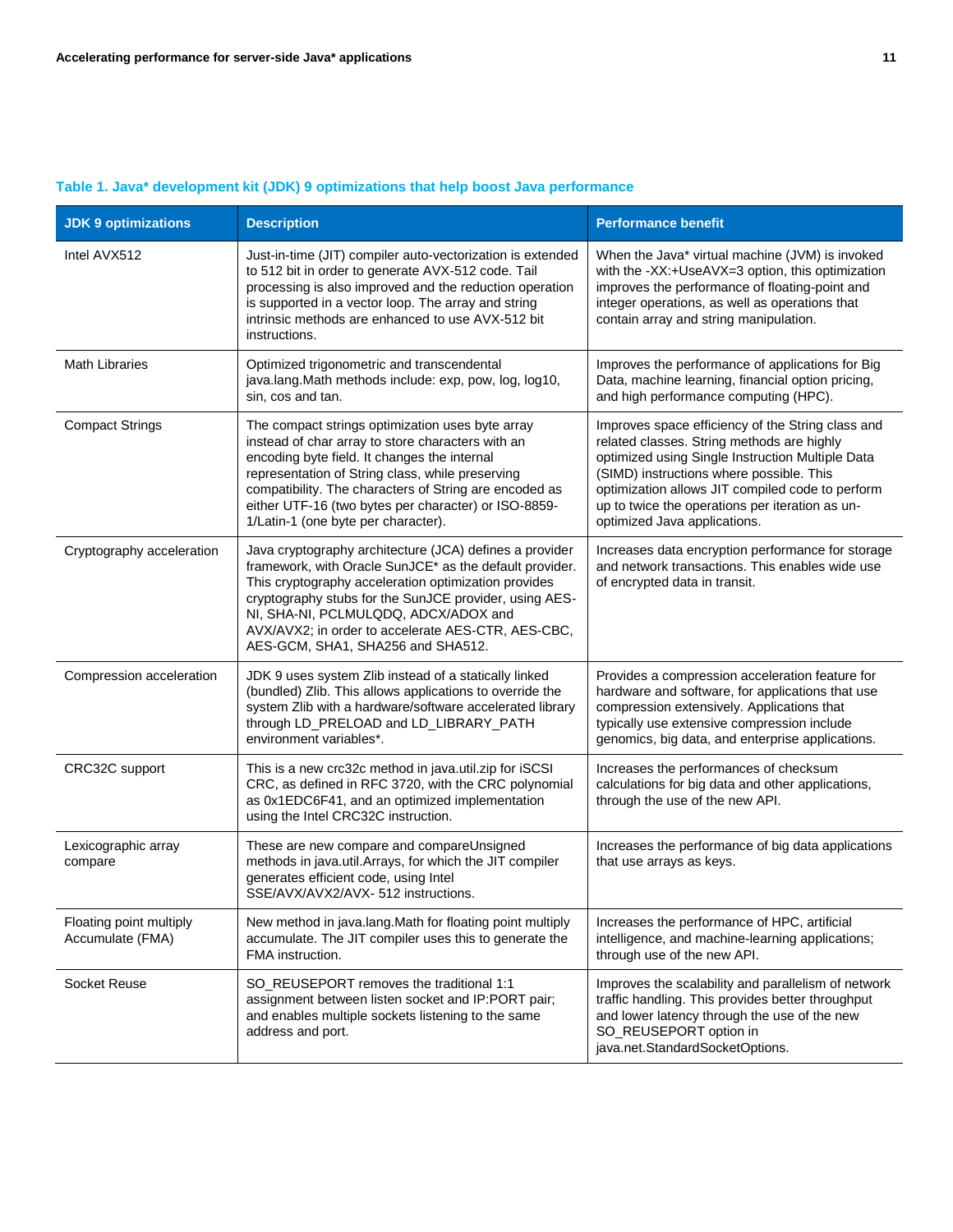| <b>JDK 8 optimizations</b>                                                            | <b>Description</b>                                                                                                                                                                                                                                                                                                                                                                  | <b>Performance benefit</b>                                                                                                                   |
|---------------------------------------------------------------------------------------|-------------------------------------------------------------------------------------------------------------------------------------------------------------------------------------------------------------------------------------------------------------------------------------------------------------------------------------------------------------------------------------|----------------------------------------------------------------------------------------------------------------------------------------------|
| Intel® Advanced Encryption<br><b>Standard-New Instructions</b><br>(Intel® AES-NI)     | This is hardware-based acceleration of encryption and<br>decryption via new Java* virtual machine (JVM) intrinsic<br>functions for AES-CTR and AES-CBC using Intel AES-<br>NI.                                                                                                                                                                                                      | Increases the performance of data encryption for<br>storage and network transactions. This enables<br>wide use of encrypted data in transit. |
| Intel® AVX/AVX2                                                                       | New 256-bit instruction set extensions for Intel®<br>Streaming SIMD Extensions (Intel® SSE).                                                                                                                                                                                                                                                                                        | Improves the performance of floating-point and<br>integer operations, as well as operations that<br>contain array and string manipulations.  |
| Intel® Transactional<br><b>Synchronization Extensions</b><br>(Intel <sup>®</sup> TSX) | Support for Java synchronization through an Intel TSX<br>JVM option.                                                                                                                                                                                                                                                                                                                | Provides the benefit of fine-grain lock performance<br>with coarse-grain locks, when you use the -<br>XX:+UseRTMLocking JVM option.          |
| <b>BMI1</b> Instructions                                                              | The Just-in-time compiler recognizes the patterns for<br>ANDN (X & !Y), BLSR (X & (X - 1)), BLSMSK (X ^ (X -<br>1)) and BLSI ( $X$ & $\sim$ X) instructions. The JIT also<br>generates an intrinsic function for<br>Integer.numberOfLeadingZeros using LZCNT<br>instructions. It also generates an intrinsic<br>Integer.numberOfTrailingZeros function using TZCNT<br>instructions. | Improves the performance of bit manipulation code<br>sequences that are used in Java applications.                                           |
| Fast cyclic redundancy<br>check (CRC) computation                                     | New CRC generation algorithm using the carry-less<br>multiplication instruction PCLMULQDQ.                                                                                                                                                                                                                                                                                          | Increases file checksum and<br>compression/decompression checksum<br>performance, which increases network and file<br>system performance.    |
| ISO 8859-1 encoding                                                                   | Uses Intel AVX/Intel AVX2 to increase character<br>encoding to 16 or 32 characters at a time, instead of<br>character by character.                                                                                                                                                                                                                                                 | Improves the performance of applications that use<br>international string encoding.                                                          |
| <b>BigInteger multiply</b>                                                            | Uses 64-bit integer multiply instructions with 128-bit<br>results, in order to perform BigInteger Multiply. This<br>optimization also uses ADCX/ADOX instructions where<br>they are available.                                                                                                                                                                                      | Improves the performance of the BigInteger<br>Multiply operation, which is used in RSA<br>cryptography and multi-precision arithmetic.       |
| 1GB large pages                                                                       | Supports 1GB large memory pages in the JVM runtime<br>for both code and data memory.                                                                                                                                                                                                                                                                                                | Increases the performance of large analytics jobs.                                                                                           |

## **Table 2. Java\* development kit (JDK) 8 optimizations that help boost Java performance**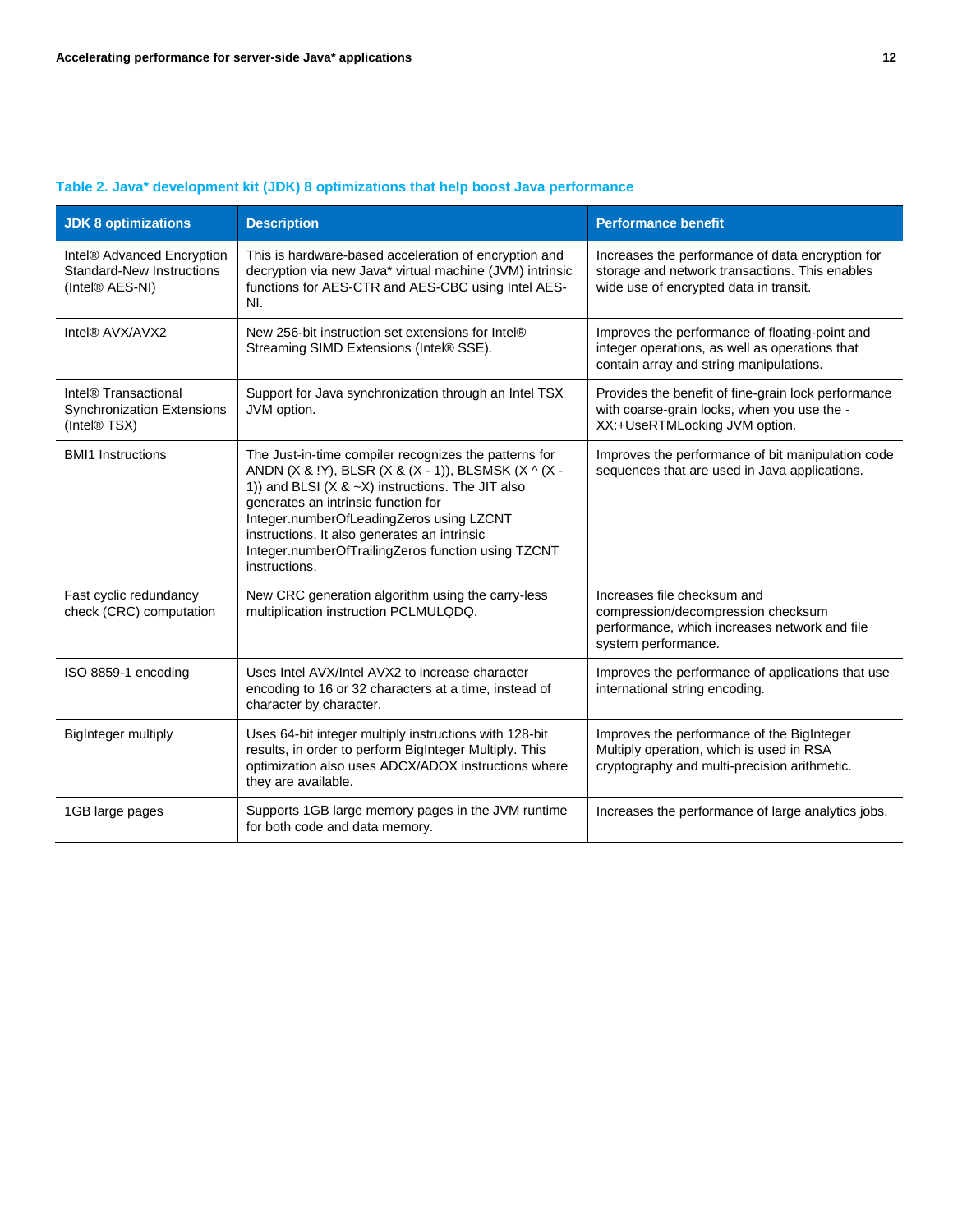| <b>JDK 7 and earlier</b><br>optimizations | <b>Description</b>                                                                                        | <b>Performance benefit</b>                                                                                       |
|-------------------------------------------|-----------------------------------------------------------------------------------------------------------|------------------------------------------------------------------------------------------------------------------|
| Instruction decoding<br>optimization      | Removes length-changing prefixes and aligning branch<br>targets.                                          | Allows the Java* virtual machine (JVM) to take<br>advantage of new Intel architecture performance<br>features    |
| Out-of-order execution<br>optimization    | Eliminates partial flag and partial register stalls.                                                      | Allows the JVM to take advantage of new Intel<br>architecture performance features.                              |
| Intrinsic function<br>optimization        | Optimizes the most common code paths.                                                                     | Reduces instruction count and cycles per<br>instruction (CPI), which increases overall<br>performance.           |
| Allocation pre-fetch                      | Caches additional memory ahead of the object being<br>allocated.                                          | Increases performance of critical code paths.                                                                    |
| Large-page usage                          | Uses 2MB large memory pages for both code and data<br>memory.                                             | Increases performance of large analytics jobs.                                                                   |
| Vectorization                             | Loads, operates on, and stores multiple array elements<br>within a single machine instruction.            | Increases execution performance of widely used<br>operations, which improves overall performance.                |
| Compressed references                     | Stores 32-bit compressed references for 64-bit pointers.                                                  | Reduces memory footprint and cache misses<br>while improving cycles per instruction (CPI).                       |
| Lock optimization                         | Multi-tiered lock deferrals to avoid or delay inflation to fat<br>locks for coincidental lock contention. | Increases scalability through reduction of fat locks.                                                            |
| HashMap, TreeMap,<br><b>BigDecimal</b>    | Optimizes commonly used functions.                                                                        | Improves performance by using caching and other<br>optimizations to reduce path length and object<br>allocation. |
| String object allocation<br>optimizations | Optimizes code generation for methods that are<br>frequently used.                                        | Reduces intermediate object allocation for<br>common operations, such as string comparisons.                     |

## **Table 3. Java\* development kit (JDK) 7 and earlier optimizations that help boost Java performance**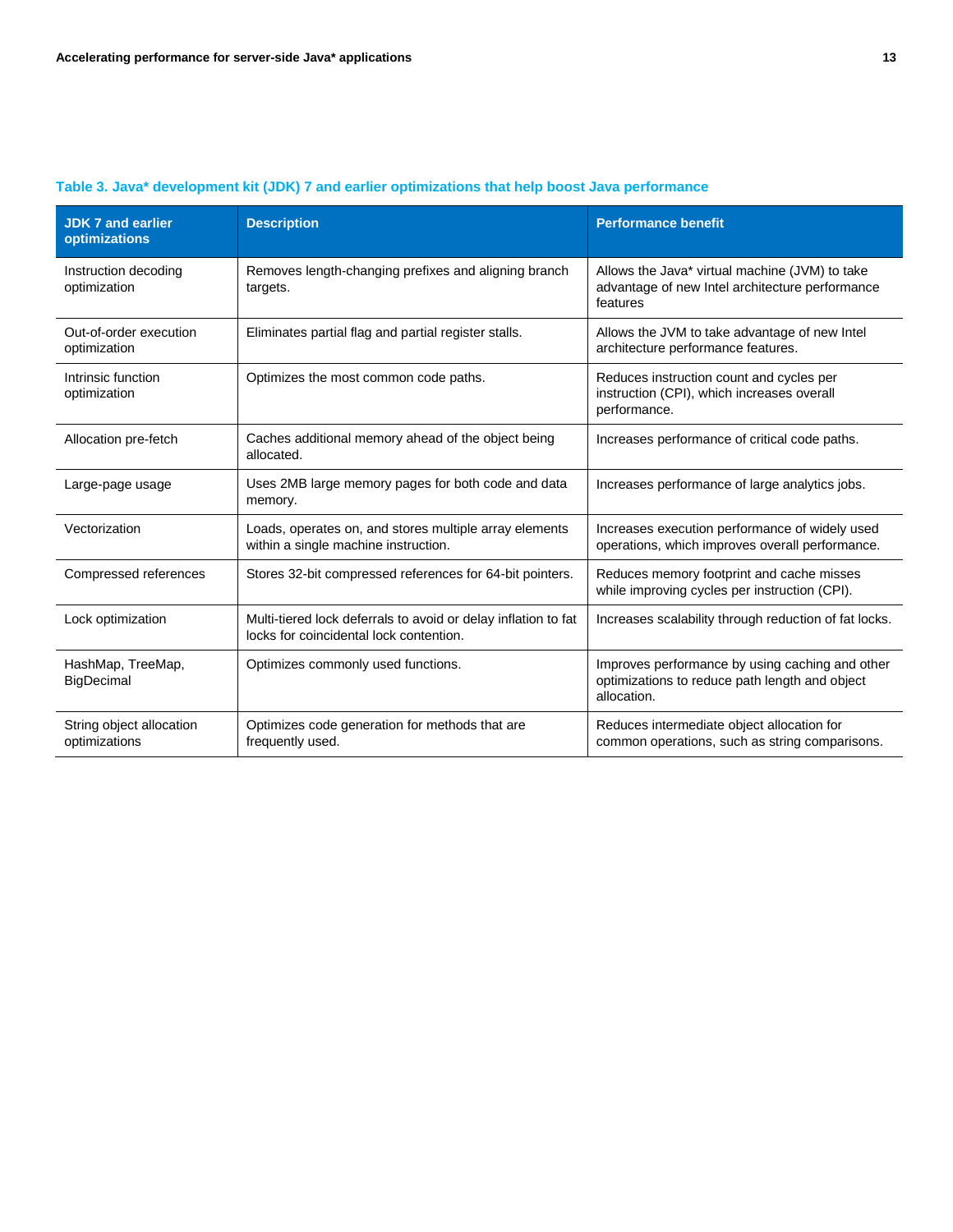## **DEVELOPER TOOLS ENHANCE JAVA CODE OPTIMIZATION**

Along with collaborating with Oracle and OpenJDK on JVM development, Intel contributes across the entire Java ecosystem, including contributions to tools and libraries. This work helps support Java implementations so you can gain the maximum benefit when running your applications on Intel processors.

For information about specific Intel software packages, please visit the Intel [Developer Zone.](http://software.intel.com/en-us)

## **Intel® VTune™ Amplifier support for Java**

Intel® VTune Amplifier helps you optimize your code by providing you with code profiling and analysis tools. These help you collect a rich set of data for your application and analyze both serial and parallel performance. Using Intel VTune Amplifier, you can better tune your application for CPU performance, multicore scalability, bandwidth, and more. Intel VTune Amplifier also provides tools to sort, filter, and visualize collected data for quick insight into performance bottlenecks in any Java application.

Intel VTune Amplifier now supports both Oracle and OpenJDK. Learn more at [http://software.intel.com/en-us/intel-vtune](http://software.intel.com/en-us/intel-vtune-amplifier-xe/)[amplifier-xe/](http://software.intel.com/en-us/intel-vtune-amplifier-xe/)

## **Intel® Math Kernel Library**

Intel® Math Kernel Library (Intel® MKL) includes highly vectorized and threaded linear algebra, fast Fourier transforms (FFT), vector math, and statistics functions. Through a single C or Fortran API call, these functions automatically scale across previous, current, and future processor architectures by selecting the best code path for each architecture. Using Java native interface, a Java application can also bind with Intel MKL and use its rich set of features. The Intel MKL includes a set of Java examples to demonstrate the use of MKL functions from Java.

## *Intel® MKL-DNN*

The Intel® Math Kernel Library for Deep Neural Networks (Intel® MKL-DNN) is an open source performance library for deep learning (DL) applications. It is intended to accelerate DL frameworks on Intel architecture.

The Intel MKL-DNN includes highly vectorized and threaded building blocks to implement convolutional neural networks (CNN). It is highly optimized to accelerate compute-intensive parts of deep learning applications. In particular, it helps accelerate DNN frameworks such as Caffe\*, Google Tensorflow\*, Theano\*, and Torch\*.

The library is implemented in C++, and provides both C++ and C APIs, which allow the functionality to be used from a wide range of high-level languages, such as Java or Python Software Foundation Python\*.

Intel MKL-DNN is distributed as source code via a github repository, and is licensed under the Apache 2.0 license

For more information about this math library, visi[t https://software.intel.com/en](https://software.intel.com/en-us/articles/intel-mkl-dnn-part-1-library-overview-and-installation)[us/articles/intel-mkl-dnn-part-1-library](https://software.intel.com/en-us/articles/intel-mkl-dnn-part-1-library-overview-and-installation)[overview-and-installation](https://software.intel.com/en-us/articles/intel-mkl-dnn-part-1-library-overview-and-installation)

## *Intel® Data Analytics Acceleration Library*

Intel® Data Analytics Acceleration Library (Intel® DAAL) is the library of Intel architecture-optimized building blocks that cover all stages of data analytics. This includes data acquisition from a data source, and from preprocessing, transformation, data mining, modeling, validation, and decision making.

To achieve the best performance on a range of Intel processors, Intel DAAL uses optimized algorithms from the Intel® Math Kernel Library and Intel® Integrated Performance Primitives. Intel DAAL provides application programming interfaces for C++, Java, and Python\* languages.

Learn more about this library at: <https://software.intel.com/en-us/intel-daal>

## *BigDL*

BigDL is a distributed deep learning library for Apache Spark\*. Using Intel BigDL, you can write deep learning applications, such as Scala\* or Python programs, and take advantage of the power of scalable Spark clusters. BigDL can run directly on top of existing Apache Spark or Apache Hadoop clusters. The library provides rich deep learning support, efficient scale out, and high performance.

Learn more about Intel BigDL at [https://software.intel.com/en](https://software.intel.com/en-us/articles/bigdl-distributed-deep-learning-on-apache-spark)[us/articles/bigdl-distributed-deep-learning](https://software.intel.com/en-us/articles/bigdl-distributed-deep-learning-on-apache-spark)[on-apache-spark](https://software.intel.com/en-us/articles/bigdl-distributed-deep-learning-on-apache-spark)

## *Intel® IPP*

Intel® Integrated Performance Primitives (Intel® IPP) offer you high-quality, production-ready, low-level software building blocks. These primitives are multi-core, multi-OS, and multi-platform ready. Intel IPP are also royalty-free.

The Intel IPP APIs are specifically designed for certain types of applications. These include image processing, signal processing, and data processing (data compression/decompression and cryptography). Intel IPP are also highly optimized using Intel SSE, Intel AVX, and Intel AVX2 instruction sets, so your application can perform faster than with the code that an optimized compiler can produce by itself.

Basically, Intel IPP is a one-stop shop for programming tools and/or a library that is highly optimized for a wide range of Intel architecture. These APIs have already been used by software developers, integrators, and solution providers. With IPP, you can tune your applications to get the best performance on a given platform, reduce software development and maintenance costs, and help minimize time to market.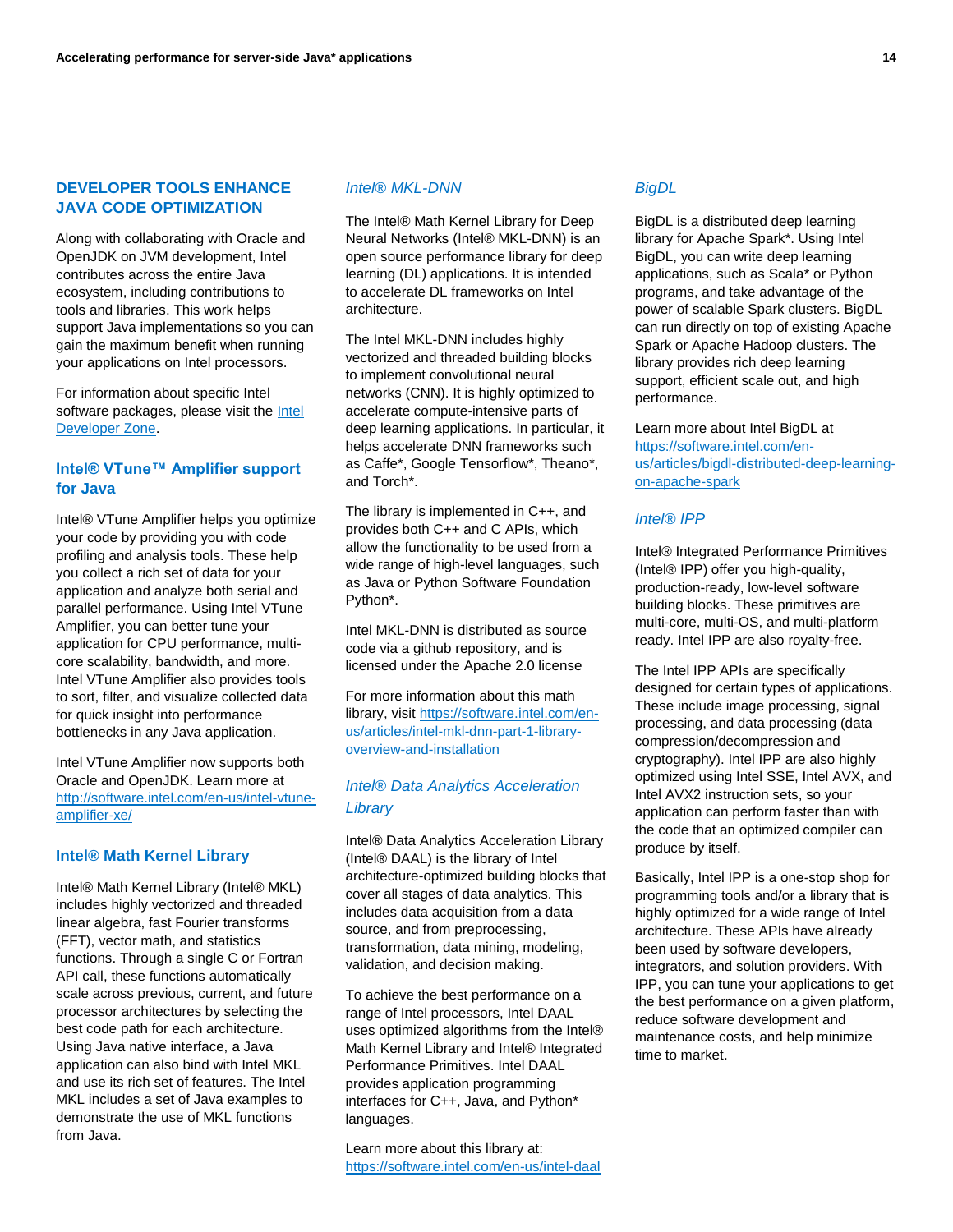Intel IPP also provides optimizations for some open source libraries, such as the well-known Zlib\* library (http://zlib.net). For example, the data compression domain of the Intel IPP library contains several functions that can speed up Zlib in both data compression and decompression operations.

Intel provides patch files for the Zlib source to provide drop-in optimization with the Intel IPP functions. The patches support Zlib version 1.2.5.3, 1.2.6.1, 1.2.7.3 and 1.2.8. With JDK 9 support of java.util.zip compression through the system library, you can now use Intel IPP acceleration of compression along with Java, through the LD\_PRELOAD and LD\_LOAD\_LIBRARY mechanism.

To learn more about building a faster Zlib with Intel IPP, visit [https://software.intel.com/en](https://software.intel.com/en-us/articles/how-to-use-zlib-with-intel-ipp-opertimization)[us/articles/how-to-use-zlib-with-intel-ipp](https://software.intel.com/en-us/articles/how-to-use-zlib-with-intel-ipp-opertimization)[opertimization](https://software.intel.com/en-us/articles/how-to-use-zlib-with-intel-ipp-opertimization)

Since the 2017 Update 2 release, the Intel IPP libraries can be easily installed via YUM/APT repositories. You can call Intel IPP functions in Java applications through the Java Native Interface (JNI).

## **SUMMARY**

Intel processor-based servers continue to boost the performance of Java and JVM-based applications in the enterprise, thanks in part to the joint efforts of Intel, Oracle, and the Java community. Together, this teamwork in software optimizations has, since 2006, enabled a dramatic 110x performance improvement for Java applications that run on Intel architecture.1,2 Intel will continue to help optimize the Java software stack for Intel platforms by continuing its strong collaboration with Oracle and the OpenJDK community.

With Java a strong force in all sectors and markets, Intel will also continue to introduce powerful new Java-oriented enhancements and capabilities in each new generation of processors. Currently Intel offers a range of servers based on Intel Xeon processors and Intel Xeon Phi processors that help deliver the efficiencies and performance you need.

By combining the right choice of Intel processor-based server with the latest optimized JVM, enterprise IT departments and cloud service providers can reap significant benefits:

- Improved user-response times with less infrastructure investment
- Improved power/heat management, leading to lower utility costs
- Improved security capabilities
- Improved scalability

Run your applications with the latest Java release on the newest Intel processors to gain the maximum benefit of today's hardware and software Java optimizations.

For more information about Java and Intel's enabling efforts for Java applications, please visit the **[Intel Java Resource Center](https://software.intel.com/runtimes/Java)**

To learn more about Intel's collaborations with other runtime/application communities, visit the **[Intel Developer Zone Runtimes](https://software.intel.com/runtimes)**

To see the latest performance for OpenJDK, including a history of the performance characteristics of the nightly upstream Java builds, visit the **[Intel Runtime Languages Performance Portal](http://languagesperformance.intel.com/)**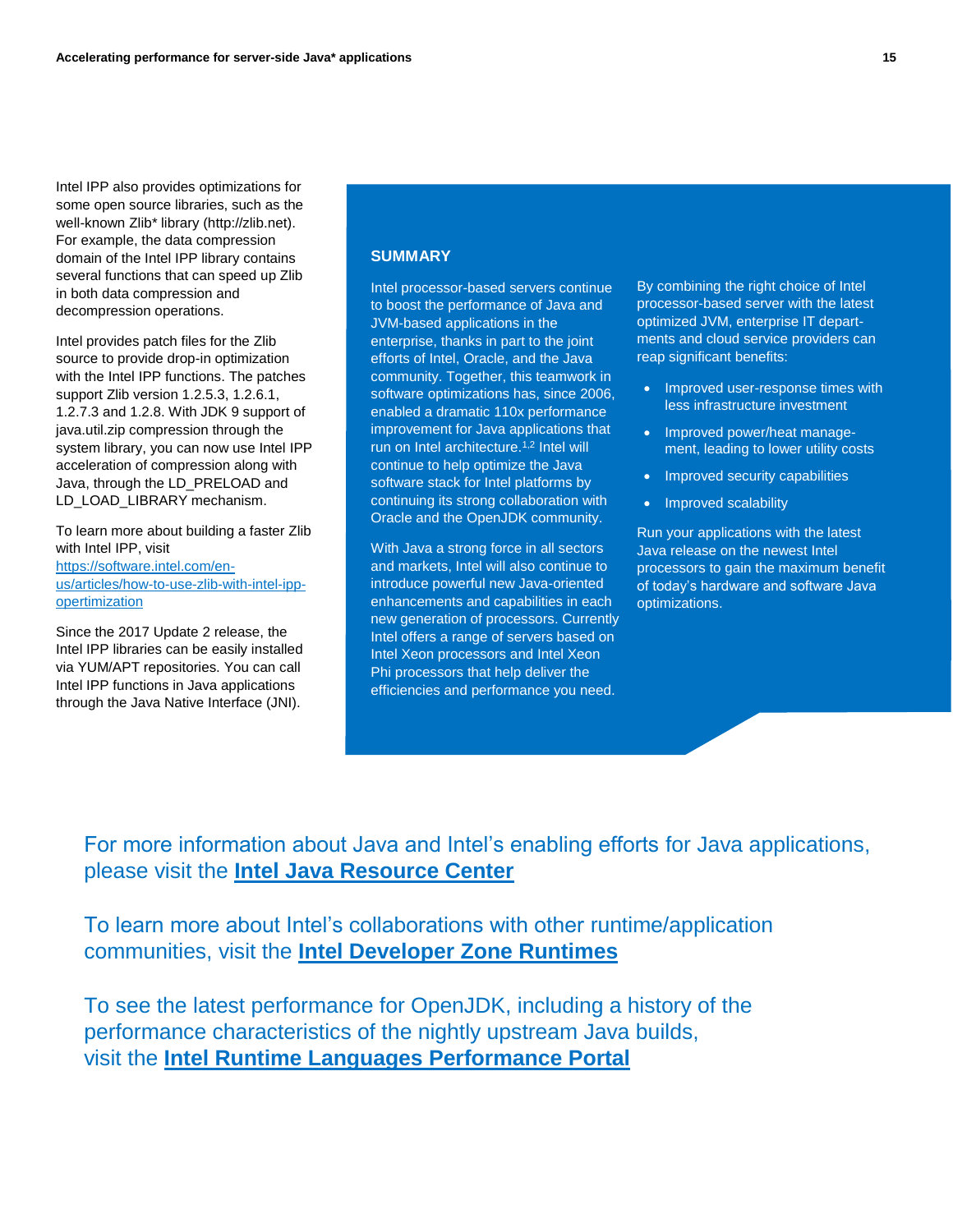1 Based on Standard Performance Evaluation Corporation SPECjEnterprise2005\* published results for Oracle Java\*. "**SPECjbb2005 (Java Server Benchmark)** is SPEC's benchmark for evaluating the performance of server side Java. Like its predecessor, SPECjbb2000, SPECjbb2005 evaluates the performance of server side Java by emulating a three-tier client/server system (with emphasis on the middle tier)." <https://www.spec.org/jbb2005/>

#### Configurations:

<http://www.spec.org/osg/jbb2005/results/res2008q1/jbb2005-20080208-00452.html> <http://www.spec.org/osg/jbb2005/results/res2009q2/jbb2005-20090330-00702.html> <http://www.spec.org/osg/jbb2005/results/res2010q3/jbb2005-20100629-00874.html> <http://www.spec.org/osg/jbb2005/results/res2012q1/jbb2005-20120306-01056.html> <https://www.spec.org/jbb2005/results/res2013q4/jbb2005-20130911-01180.html>

2 Based on Standard Performance Evaluation Corporation SPECjbb2015\* published results for Oracle Java\*. "The SPECjbb(r)2015 benchmark has been developed from the ground up to measure performance based on the latest Java application features. It is relevant to all audiences who are interested in Java server performance, including Java virtual machine (JVM) vendors, hardware developers, Java application developers, researchers and members of the academic community." - <https://www.spec.org/jbb2015/>

#### Configurations:

<https://www.spec.org/jbb2015/results/res2015q3/jbb2015-20150904-00006.html> <https://www.spec.org/jbb2015/results/res2016q1/jbb2015-20151214-00037.html> <https://www.spec.org/jbb2015/results/res2017q2/jbb2015-20170524-00158.html> <https://www.spec.org/jbb2015/results/res2017q3/jbb2015-20170622-00196.html>

3 Based on Standard Performance Evaluation Corporation SPECjEnterprise2010\* published results for Oracle Java\*. "The SPECjEnterprise2010 benchmark is a full system benchmark which allows performance measurement and characterization of Java EE 5.0 servers and supporting infrastructure such as Java virtual machine (JVM), Database, CPU, disk and servers." — <http://www.spec.org/jEnterprise2010/>

#### Configurations:

<https://www.spec.org/jEnterprise2010/results/res2015q2/jEnterprise2010-20150318-00053.txt> <https://www.spec.org/jEnterprise2010/results/res2016q3/jEnterprise2010-20160622-00061.txt> <https://www.spec.org/jEnterprise2010/results/res2013q3/jEnterprise2010-20130904-00046.txt> <https://www.spec.org/jEnterprise2010/results/res2012q3/jEnterprise2010-20120626-00033.txt> <https://www.spec.org/jEnterprise2010/results/res2011q3/jEnterprise2010-20110727-00023.txt>

- 4 Available on select Intel® processors. Requires an Intel® Hyper Threading Technology (Intel® HT Technology)-enabled system. Consult your PC manufacturer. Performance will vary depending on the specific hardware and software used. For more information including details on which processors support Intel HT Technology, visit [http://www.intel.com/info/hyperthreading.](http://www.intel.com/info/hyperthreading)
- 5 The 5 percent to 35 percent performance increase seen with Intel® Hyper-Threading Technology is based on internal Intel measurements using a wide variety of Oracle Java\* workloads and benchmarks.
- 6 Requires a system with Intel® Turbo Boost Technology. Intel Turbo Boost Technology and Intel Turbo Boost Technology 2.0 are only available on select Intel® processors. Consult your system manufacturer. Performance varies depending on hardware, software, and system configuration. For more information, visi[t http://www.intel.com/go/turbo.](http://www.intel.com/go/turbo)
- 7 Up to 50% lower platform idle power based on Intel internal measurement (Feb 2009). Configuration details: Intel internal measurements of 221W at idle with Super Micro Computer, Inc., Supermicro\* 2xE5450 (3.0GHz 80W) processors, 8x2GB 667MHz FBDIMMs, 1x700W PSU, 1x320GB SATA hard drive vs. 111W at idle with Supermicro\* software development platform with 2xE5540 (Intel® Xeon® processor x5570 2.53GHz 80W) processors, 6x2GB DDR3-1066 RDIMMs, 1x800W PSU, 1x150GB 10k SATA hard drive. Both systems were running Microsoft Windows\* 2008 with USB suspend select enabled and maximum power savings mode for PCIe link state power management.
- 8 Cross-client claim based on lowest performance data number when comparing desktop and mobile benchmarks. Configurations and performance test as follows:

Mobile - Comparing pre-production Intel® Core™ i5-2410M Processor (2C4T, 2.3GHz, 3MB cache), Intel Emerald Lake CRB, 4GB (2x2GB) PC3- 10700 (DDR3-1333)-CL9, Hitachi Travelstar\* 320GB hard-disk drive, Intel® HD Graphics 3000, Driver: 2185 (BIOS:v.34, Intel v.9.2.0.1009) ,